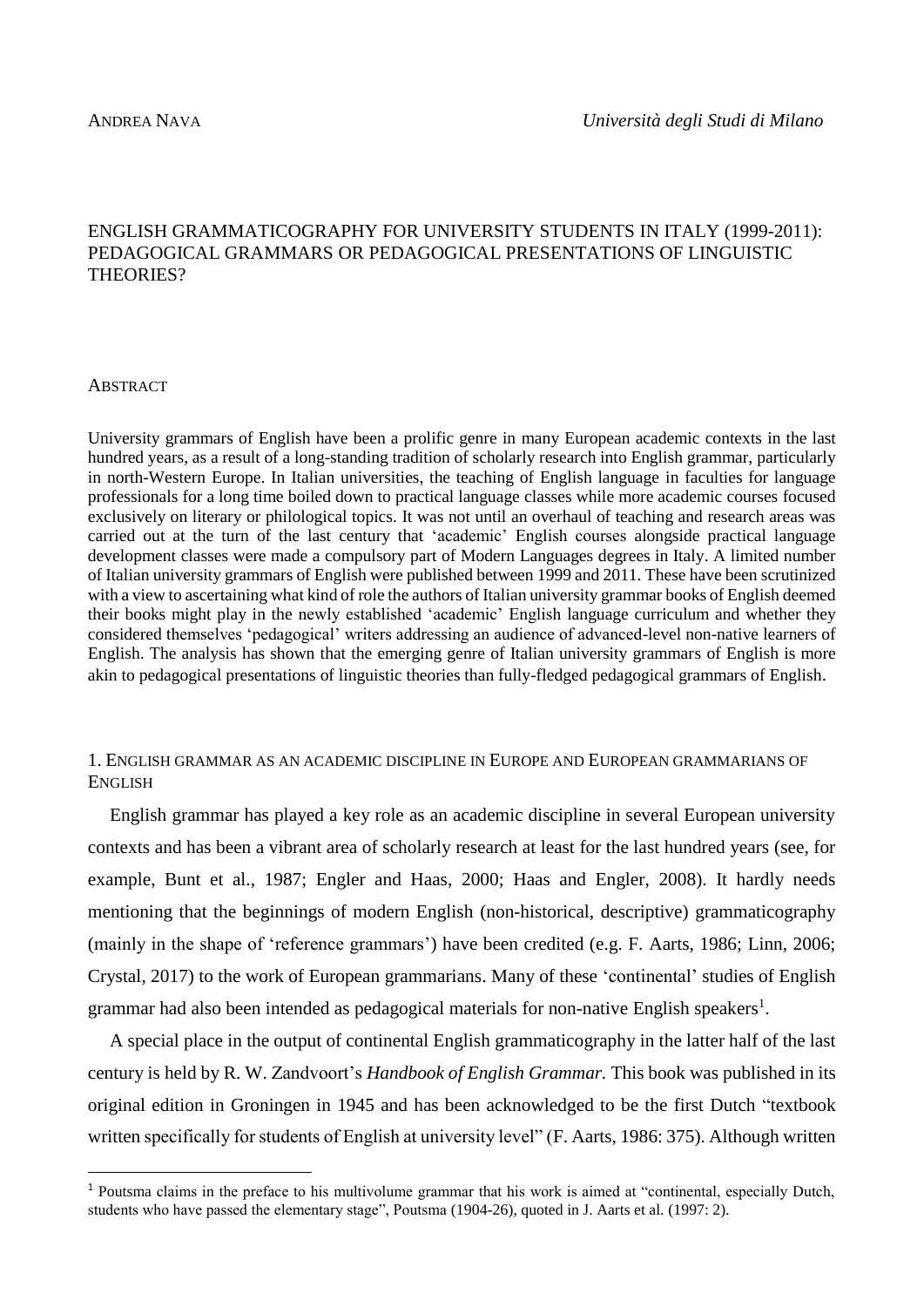in English, it provides bilingual examples (English/Dutch) and contrastive notes pitched at the Dutchspeaking reader. It was the most widely used textbook for university students of English in Dutch universities for at least thirty years (F. Aarts, 1986), until, that is, British-based linguists caught up and produced reference grammars of their own (e.g. Quirk et al., 1972). Not long after its publication, the *Handbook*'s influence spread to other European contexts (and beyond). A French edition of the original Dutch version came out in 1949, whereas an extremely popular 'international edition' (where bilingual examples had been taken out) was published by Longman in 1957. Japanese (1960) and American (1966) editions appeared in the following decade (Loonen, 2000). The reasons for the book's success, in Europe and beyond, lie in the fact that it seemed to cater perfectly for the needs of a university student audience, in an age where most linguistic works were either too narrowly focused on specific issues or too theoretically skewed to be of practical use to the (foreign) university student. As remarked by Mossé in the preface to the French edition (Zandvoort, 1949, quoted in Quirk, 1958: 449), "l'originalité de cet ouvrage ne reside pas dans quelque thèorie nouvelle ou revolutionnaire. M. Zandvoort ne l'a pas decrit pour demontrer une hypothèse linguistique. Non, son originalité, c'est son objectivité<sup>2</sup>". The book's strength was indeed the fact that its aim was to provide an up-to-date description of English (paying due attention to divided usage and register and geographical variation) and not simply use English grammar as a means to expound a linguistic theory. To do so – and this was by no means to everybody's taste (cf. Sledd's damning remark that the book was "too traditional", Sledd, 1958: 135) – Zandvoort mainly relied on Traditional Grammar, acknowledging as he did the influence of many grammarians of the Great Tradition, Kruisinga *in primis* (F. Aarts, 1986).

As an academic scholar with a keen interest in the pedagogical applications of his research, Zandvoort was the quintessential 'north-western European Anglicist' of the middle of last century, whose profile is drawn up in the preface to a volume dedicated to Flor Aarts:

he (sic) has a broad and deep knowledge of the English language, especially English grammar. This knowledge is not limited to contemporary English, but also encompasses the earlier stages of the language, Old and Middle English. Secondly, he […] is well informed and appreciative of the developments in general linguistic theory and tries to incorporate these into his primary concern, the description of the English language. Coupled with these two characteristics, he possesses a deep sense of, and concern for the continuity of English studies (J. Aarts et al., 1997: 1).

To what extent have Italian 'Anglicists' followed in the footsteps of their north-western European colleagues in coping with the challenge of teaching English grammar to would-be language professionals? Did university grammars of English emerge in Italy as a self-standing genre towards the middle of the last century, as in other European countries, and if not, why?

1

 $2$  The originality of this book does not lie in a new or revolutionary linguistic theory. Mr Zandvoot did not write it to demostrate a linguistic hypothesis. No, its originality lies in its objectivity.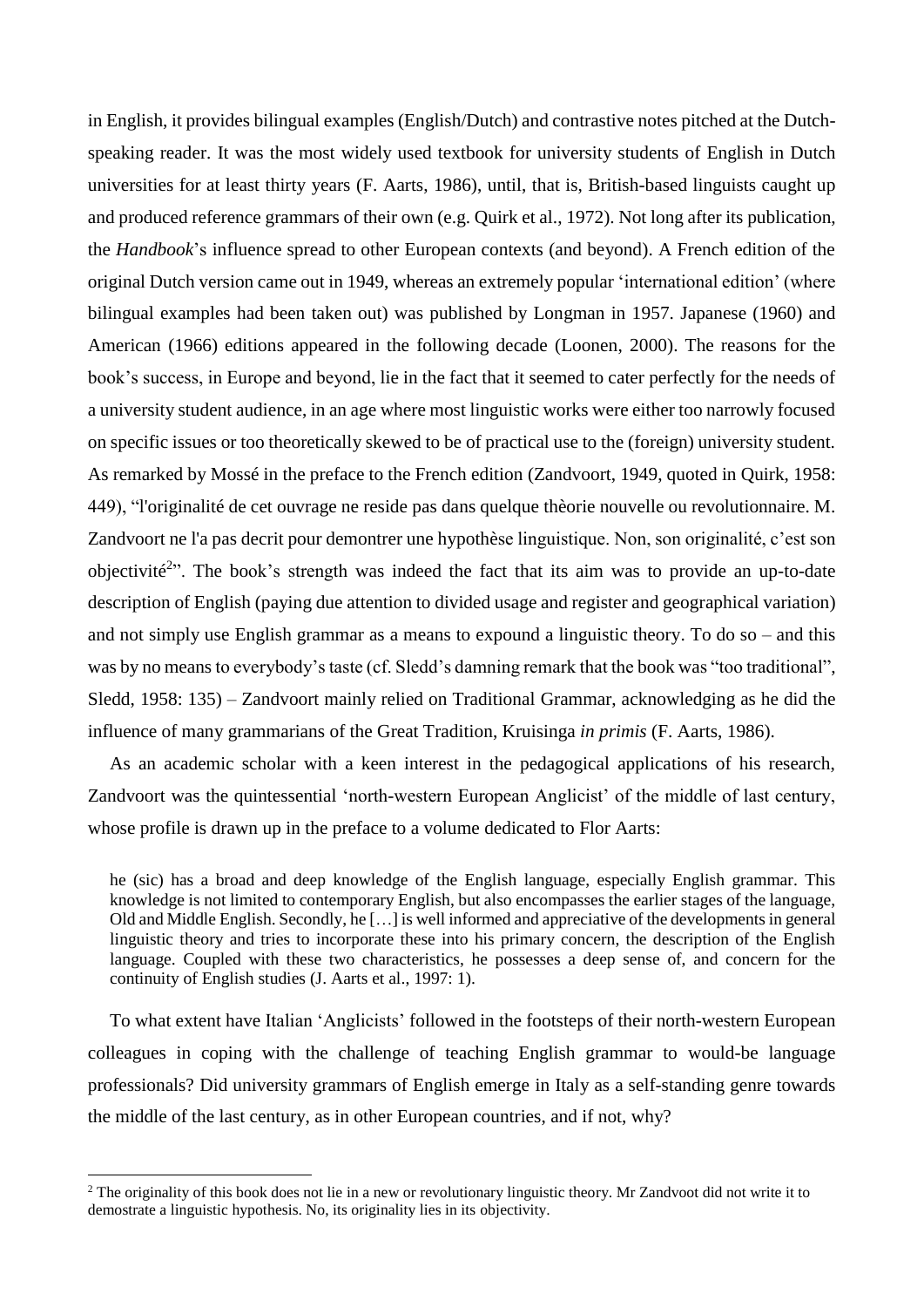To answer these questions, it is essential to provide a (however brief) historical overview of the teaching of English in Italian universities.

# 2. ENGLISH (LANGUAGE AND GRAMMAR) AS AN ACADEMIC DISCIPLINE IN ITALIAN UNIVERSITIES: A POTTED HISTORY.

Franco Marenco starts off his contribution to a volume on the history of European English Studies (Engler and Haas, 2000) by presenting a picture of the 'founding father' of Italian English Studies, Mario Praz, pointing out that "the concept of 'English' Praz entertained was that of a discipline based on the critical evaluation of the literary tradition, which he more than anybody else contributed to set up as the standard requirement for higher education" (Marenco, 2000: 53). Marenco's survey of the history of English studies in Italy goes on to describe the different approaches to literary criticism that occupied Italian scholars in the latter half of the 20th century. In stark contrast to the other national surveys in Engler and Haas's volume, which devote equal attention to English literature *and*  English language teaching and research, Marenco's essay provides very little information about the history of teaching English language/grammar in Italian universities, beyond, that is, hinting at its 'Cinderella role' within the Italian academic context. The need to train English language professionals, particularly secondary school teachers, which has been acknowledged as the main driving force for the development of English studies in many European contexts (Engler, 2000; Haas, 2000), did not seeem to deserve a mention in Marenco's review. Other sources (e.g. Pellandra, 2004) confirm that in Italian universities studying modern foreign languages was long considered at best a practical enterprise devoid of cultural or formative value and certainly not on a par with the study of classical languages.

By the end of the 1930s, when the most pervasive overhaul of the Italian education system, the socalled *Riforma Gentile<sup>3</sup>* , had been in full swing for over a decade, which viewed the study of classics and philosophy as the cornerstone of secondary school education, self-standing degrees in Modern Languages were only available in the lower status *Facoltà di Magistero* (Faculties of Education), which were aimed at preparing teachers of lower secondary schools, and a much more restricted number of higher education institutions specializing in Economics and Business (e.g. those in Venice and Naples) (Charnitzky, 1996; Pellandra, 2004). Despite being offered within faculties with what appeared to be a practical orientation (teacher training, international business communication), Modern Languages degrees mainly provided a literary preparation, focused in part on foreign literature but also including core courses in Italian literature, Latin and historical and philosophical subjects. The actual teaching of the modern foreign languages was offloaded on to native or near-

1

<sup>&</sup>lt;sup>3</sup> Riforma Gentile was a major overhaul of the Italian education system carried out by the neo-idealistic philosopher Giovanni Gentile in 1923, during his tenure as Minister of Education during the Fascist regime.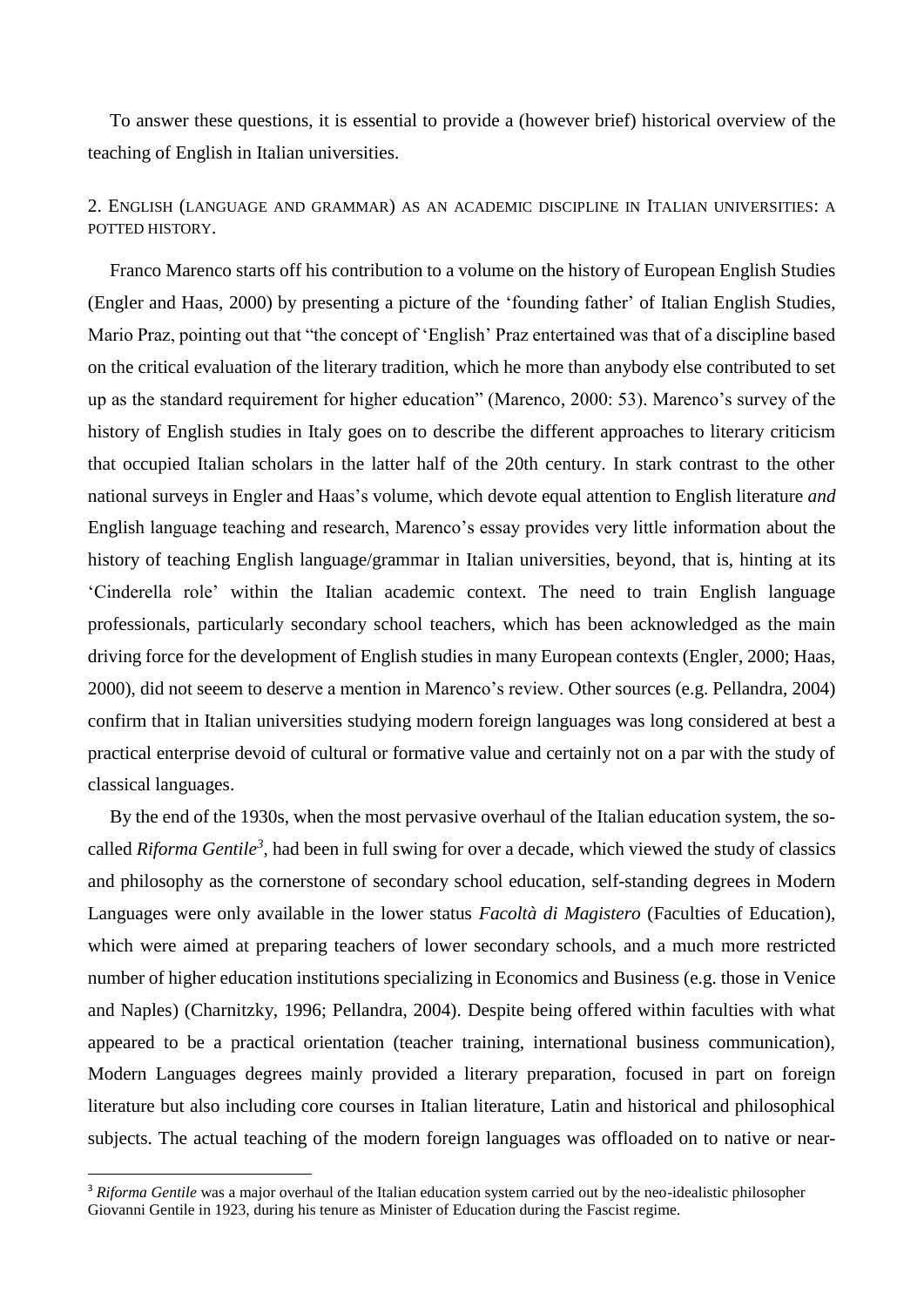native speaking *lettori* (language instructors), as what was viewed as a mere practical endeavour was deemed unworthy of the attention of the professors. The more prestigious *Facoltà di Lettere e Filosofia* (Faculty of Arts), which, alongside the Law faculty, was traditionally meant as the training ground for the country's elites, did not get to have a dedicated course in Modern Foreign Languages and Literatures until 1957. Although twenty years had passed since the institution of the Languages degree within Faculties *of Magistero* the almost exclusively literary bias of the degree had hardly changed, if anything it had become more pronounced, as shown in the list of core courses (Table 1) which the newly created degree required students to follow (Law, 27 July 1957, n. 741, cf. also Prat Zagrebelsky, 1991c).

| DEGREE IN MODERN FOREIGN LANGUAGES AND LITERATURES                            |  |  |
|-------------------------------------------------------------------------------|--|--|
| <b>CORE COURSES</b>                                                           |  |  |
| Italian literature                                                            |  |  |
| Latin literature                                                              |  |  |
| Glottology                                                                    |  |  |
| One modern foreign language and literature (to be studied for four years)     |  |  |
| A second modern foreign language and literature (to be studied for two years) |  |  |
| Romance (or Germanic or Slavonic or Finno-Ugric) philology                    |  |  |
| <b>Medieval History</b>                                                       |  |  |
| Modern History                                                                |  |  |
| Modern Art History (or Medieval and Modern Art History)                       |  |  |
| Geography                                                                     |  |  |
|                                                                               |  |  |

Table 1. Core courses for the degree in Modern Foreign Languages and Literatures (*Facoltà di Lettere e Filosofia*, 1957 curriculum)

At the end of the four-year degree, students were required to write a dissertation on a topic of their choice related to the modern foreign language they were specializing in. As the decree for the institution of the degree in the University of Turin (which may be taken as representive of the whole Italian academic context) spells out, dissertations were required to focus on "un argomento della letteratura scelta come quadriennale o della filologia germanica o romanza, a seconda della lingua scelta<sup>4</sup>" (Presidential decree, 12 January 1958, n. 626). The latter option was by far the less trodden path. Pellandra (2004: 127), recalling her experience as a student in those times, comments:

"l'università […] mirava essenzialmente […] a creare letterati: la tesi con cui si coronavano i nostri studi richiedeva in genere di cimentarsi soltanto nella critica letteraria<sup>5</sup>".

Conspicuous by its absence in the profile that we have been building of Italian Modern Languages degrees in the first half of last century was any reference to the study of the modern languages (as opposed to their literatures) as academic subjects. Although course titles (cf. Table 1 above) and

<sup>4</sup> A topic of the literature chosen as a four-year course or Germanic or Romance philology, depending on the language of specialization.

<sup>&</sup>lt;sup>5</sup> University [...] essentially aimed [...] to create literary scholars: the dissertations which completed our degrees as a rule required students to engage in literary criticism.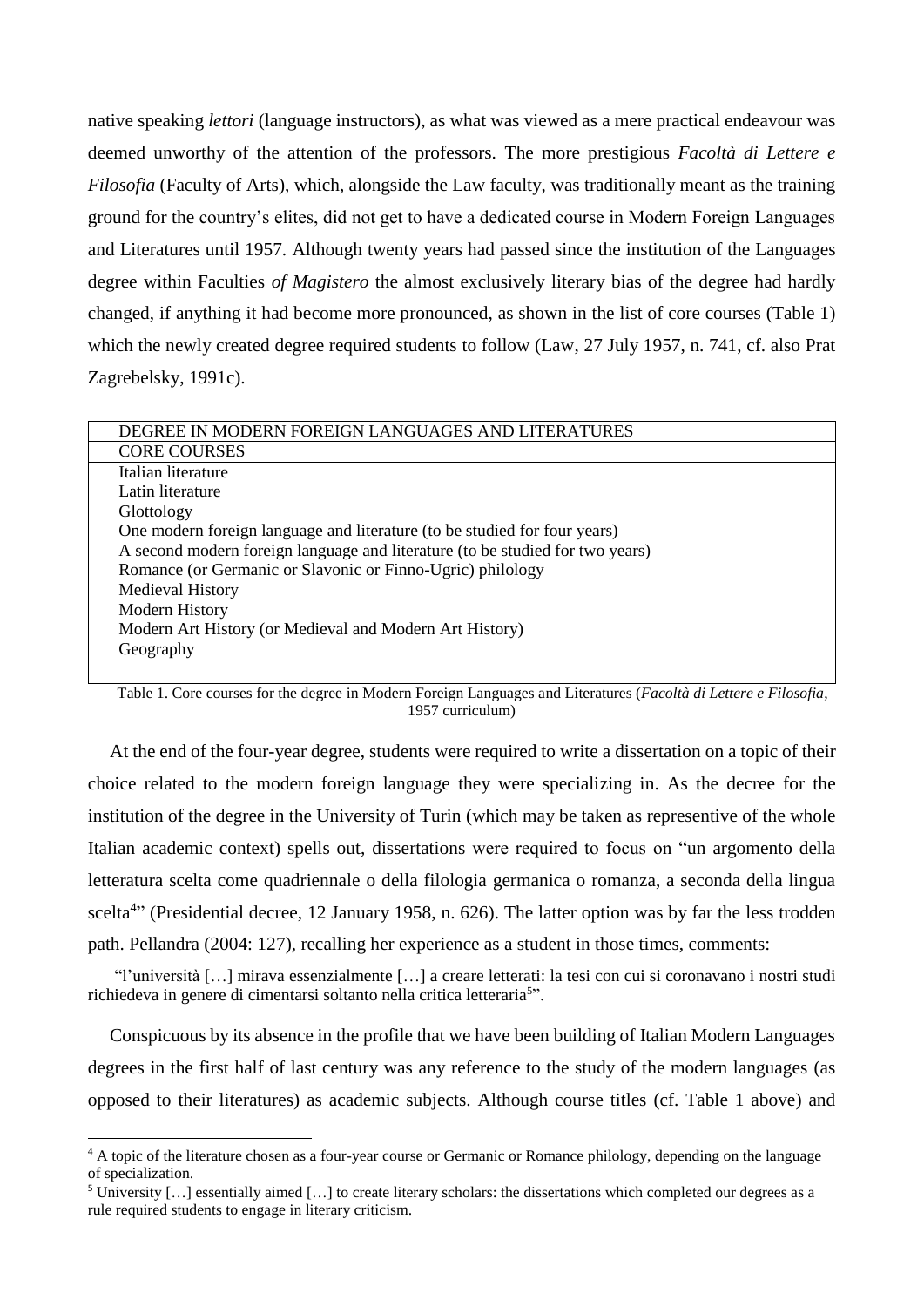academic positions did refer to '(English/French etc.) language and literature' (Prat Zagrebelsky, 1991c), literature remained the almost exclusive focus of academic teaching and research. As positions (and promotions) in this field were handed out on the basis of literary research output, there was little incentive for scholarly investigations on the make-up, development and teaching of modern languages. Whatever non-literary research was carried out by Modern Languages academics appeared to focus on philological studies (e.g. Tagliavini, 1940), not unlike what had happened to English studies in other European contexts "in the first phase of its existence as an independent discipline" (Haas, 2000: 360).

The social and political upheavals of the end of the 1960s also had a major impact on the Italian higher education system. Entrance requirements to university courses, which had until then been based on the type of secondary school attended, were lifted. Anybody who had left secondary school was allowed to enter higher education. The age of 'mass higher education' had started. As a result of this 'liberalization process', university students were granted more freedom in tailoring their degrees to their own interests. The number of required core subjects was pared down and a wider range of elective courses started to be offered. Marenco (2000: 55) views this period as a watershed moment in the development of English studies in Italy:

From the late Sixties foreign languages as academic subjects bore the brunt of an over-fast burgeoning of the undergraduate community, with English an easy leader in popularity – and given the open access of students to the universities, a predictable loser in quality and efficiency. Nevertheless, it may be argued that this expansion gave foreign languages, and English in particular, a strategic position as spearheads of innovation among the humanities. They were laying increasing emphasis on factors that had so far remained outside mainstream educational practices, such as linguistic performance, the communicative function, the formal aspects of writing and the nonwritten aspects of culture, the links with other disciplines, the theory of what one does professionally – all elements that the older generation of academics would have regarded, if at all, of secondary interest.

This surge in student numbers and heightened focus on "linguistic performance" certainly led to universities beefing up the 'practical' language component of Modern Languages degrees and hiring (mainly or exclusively on part-time, non-permanent contracts) a large number of *lettori*, many of whom, however, were still merely asked to play the role of "'naif' native informants", as Prat Zagrebelsky (1991b: XX) put it.

It was not until AIA (*Associazione Italiana di Anglistica*), the Italian Association of English Studies, was founded in 1977 that English language as an academic subject received a major boost. One of the short-term aims of the association, as stated at its founding conference, was to achieve "autonomia a tutti gli effetti dell'insegnamento e della ricerca linguistica, con pieno riconoscimento del suo statuto scientifico<sup>6</sup>" (Melchiori, 1978: 12). This was to go hand in hand with a reform of the

<sup>6</sup> Autonomy to all effects and purposes of linguistic teaching and research, with full recognition of its scientific status.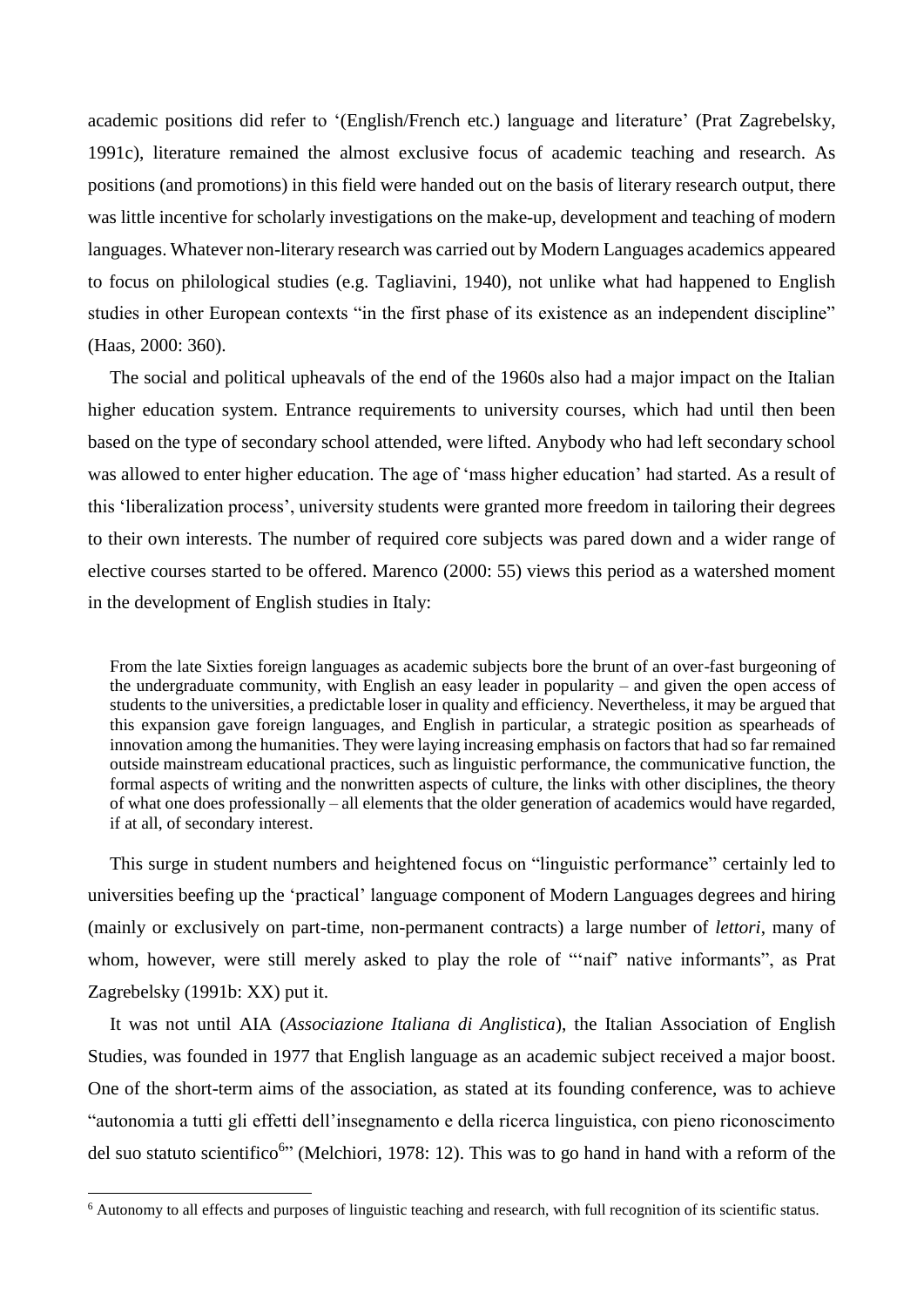structure of existing degree courses in *Lingue e letterature straniere* (one of AIA's study groups led a session at the conference devoted to "An overhaul of the Modern Languages degree: recognition of the scientific value of foreign language teaching"). An early practical outcome of AIA's grassroots activities was a survey of English language teaching in Italian universities carried out by the association's 'Didactic Section' and whose findings were presented at AIA's Third Annual Conference (*The English Language at University. Guidelines, reflections, proposals*), which took place in Bari in 1980.

The survey involved 15 courses in Modern Languages and Literatures throughout Italy. At the end of the 1970s, the degree was offered by four different types of faculties: Education, Arts, Economics and Business and Foreign Languages and Literatures. That said, barring slight variations, the structure and organization of the degree were the same irrespective of which Faculty it was offered in. The results of the survey provide a telling picture of the situation of the teaching of and research in English language and linguistics in Italian universities a decade after the 'open access' reform. Among the subjects taught as either core or elective courses, the investigators noted a paucity of linguistic and applied linguistics subjects (Dodd, 1982). In particular, only two universities offered self-standing courses in English Language (as opposed to 'English language and literature'), three in History of English, four in General Linguistics and two in Applied Linguistics. On average, of the total class time allocated to English, 59% was devoted to 'practical language teaching', 35% to 'literature', 1% to 'culture' and a mere 5% to 'theoretical reflection on language'. As to the foci of final-degree dissertations, results showed that 92% of students chose to work on topics of 'literature/culture', while only 8% wrote dissertations about 'linguistics/didactics'. The findings about English language research are not as detailed. However partial, the picture which emerged was rather bleak. Out of 15 universities surveyed, 7 failed to provide any information about research on English language, 3 explicitly stated they did not carry out any research targeting linguistic topics. The few universities that did provide evidence of English language research appeared to restrict their investigations to the newly emerging fields of applied linguistics/TESOL, stylistics and discourse analysis. Apart from a few generic mentions of 'pedagogical grammar' as a research effort, which seemed to be more targeted at catering for the needs of secondary school students in tandem with the investigation of the possible applications of the 'communicative approach' (e.g. Prat Zagrebelsky, 1985), the study of English grammar from either a descriptive or a pedagogical (advanced university student-oriented) perspective appeared to be uncharted territory. Incidentally, this seems to be borne out by the other papers presented at AIA's third conference (Siciliani et al., 1982), which predominantly focus on general language teaching issues (teaching speaking, use of technologies, testing etc.). On the whole, the survey seemed to confirm that most linguistic efforts in Italian universities were aimed at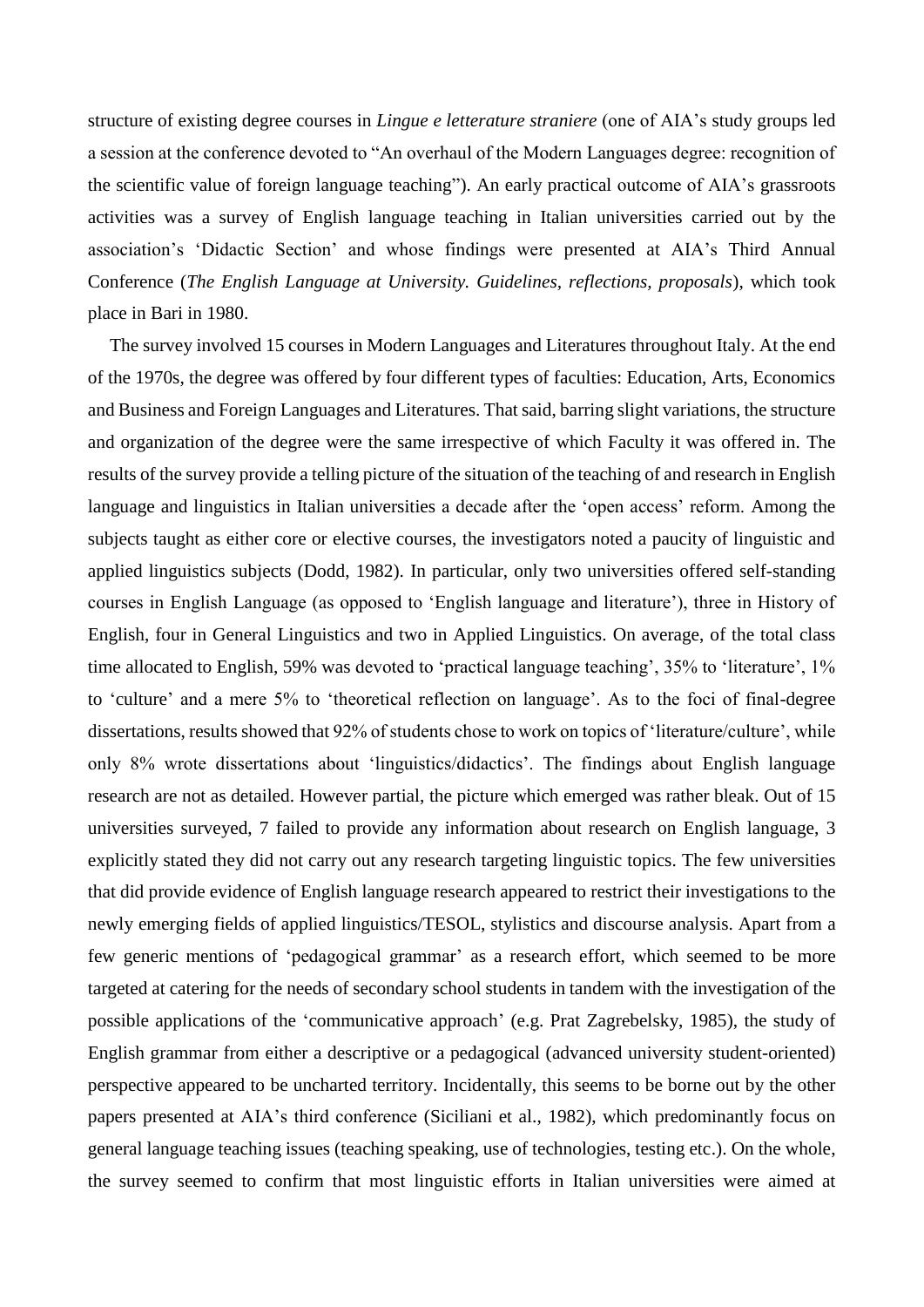supplying basic English language tuition to the vastly increased number of Modern Languages students across Italian universities, many of whom (67.5%, according to the data gathered by Dodd and colleagues in 1982) still ranged between a false beginner and an intermediate level of proficiency at the outset of their degree.

In the 1980s, the need for an overhaul of the traditional literary-based structure of *Lingue e letterature straniere* degrees seemed to become more pressing. Various proposals (cf. Prat Zagrebelsky, 1991c) were drafted but what turned out to be the revamped Foreign Languages and Literatures degree in 1989 (Presidential decree, 3 February 1989) seemed to frustrate most expectations. The four-year degree was provided with three 'curricula' that did envisage a greater role for linguistic science (one of the curricula bore the title of 'linguistics/language didactics'). However, the issue of the autonomy of English language (and other modern languages) as an academic subject was not resolved. The core, four-year courses still bore the name of '(English') language and literature' with the literature professors being in charge of both aspects of the macrodiscipline. As Prat Zagrebelsky (1991c: 10) remarked, "in learning terms when a student is faced with a difficulty, we say that he or she may apply the strategy of avoidance. And this is exactly what has happened with the new curricula".

The 1990s saw two key conferences taking place in Turin and Brescia devoted respectively to English language teaching at university level (Prat Zagrebelsky, 1991a) and English grammar and its teaching (Porcelli, 1994). Only about 80 academics attended the Turin conference, which was a stark reminder of the still limited number of academic researchers in Italy who were involved in research about the English language. If a surge in academic positions in English language in Italian universities had taken place in the previous decade, these had been almost exclusively allocated to non-arts faculties, while English language/linguistics posts within faculties for language specialists could be counted "on the fingers of one hand", as Prat Zagrebelsky (1991c: 4) wryly remarked.

The budding English language research community in non-arts faculties led to the development of ESP (English for Specific Purposes) as an increasingly appealing research focus in the 1990s. The papers of the Turin conference reflect this trend. The two most popular strands were ESP and Language Centres. Of the papers in the General English and English Language Study and Research strands most concern the teaching of English (in particular, spoken and written skills) and its acquisition, but none tackles English grammar. Despite the fact that a widely agreed upon view bandied about in the conference was that "wide scope should be given to language awareness in the curriculum" (Rizzardi, 1991: 76), the prevailing idea seemed to be that this needed to focus on text and discourse issues, while morphosyntax did not appear to be worthy of more systematic theoretical reflection, let alone of research-based pedagogical applications in the form of grammaticography.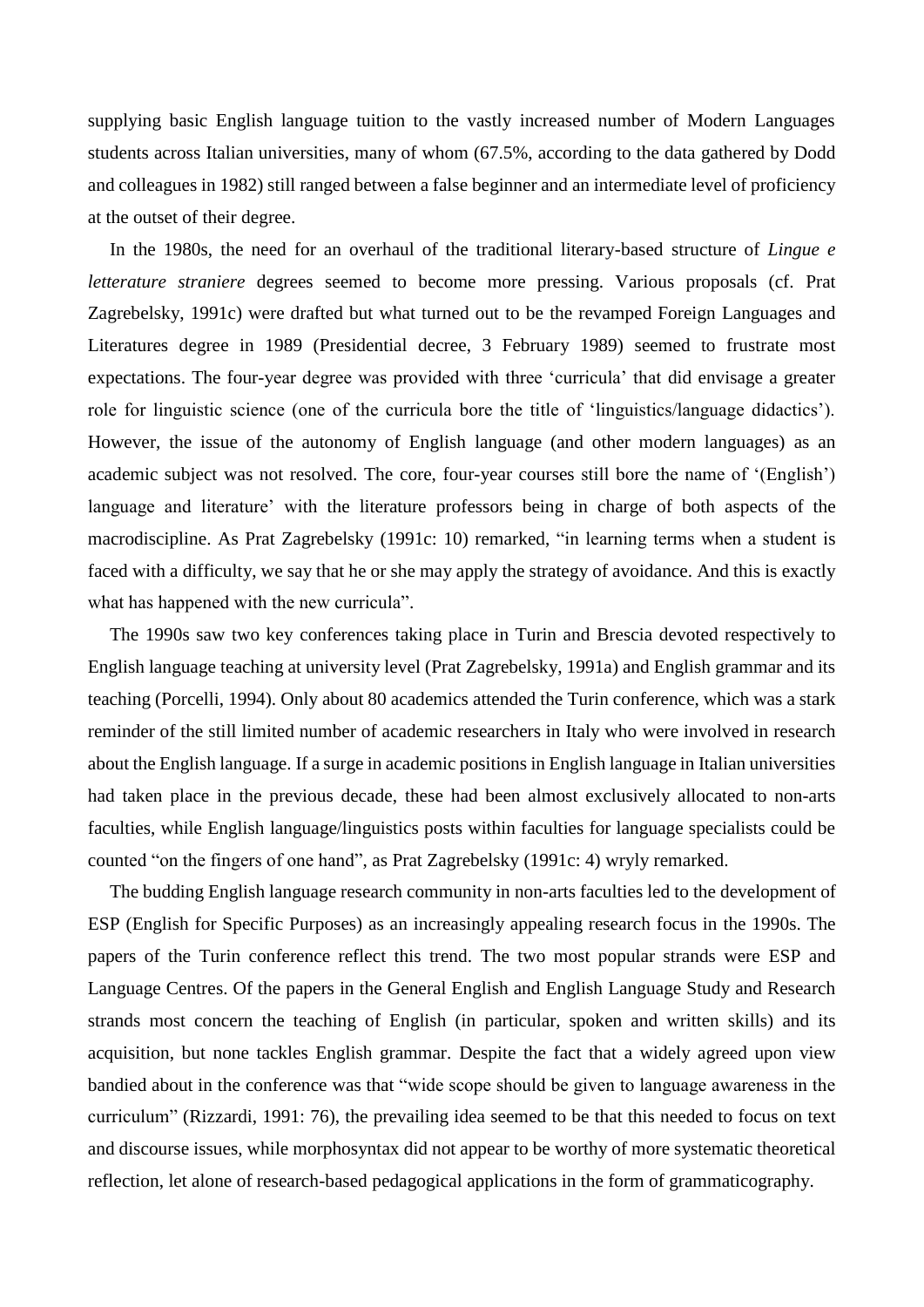The Brescia conference, promisingly titled *La grammatica inglese e il suo insegnamento* (English grammar and its teaching), provided further evidence that in Italian academia English grammar was either being investigated from a pedagogical perspective, with an emphasis on language teaching methodology (e.g. teaching English grammar within a communicative language teaching approach, cf. Caimi Valentini, 1994 and Salvi, 1994), or, drawing mainly on Halliday's Systemic Functional grammar, as a tool for text analysis (cf. Ulrych, 1994). The only paper that provides what could represent a model for a pedagogical 'grammar' for advanced-level university students is focused on lexicological, not syntactic aspects (Iamartino, 1994).

Steps towards the long-awaited autonomy of English language in Italian universities continued apace throughout the last decade of the 20th century. A survey of the Italian Linguistics Society (*Bollettino SLI,* 1997/1) found that 18 universities (compared to only 3 at the end of the Eighties, cf. above) were offering a course in History of English as part of a degree in Foreign Languages and Literatures, 6 in English linguistics but only 1 (Pisa) had started to offer, on an experimental level, a self-standing English language course alongside English literature for each year of the degree in Foreign Languages and Literatures.

It was, however, not until the end of the decade that a review of 'scientific and disciplinary sectors<sup>,7</sup> (the teaching and research 'areas' in Italian universities to which each university teacher is 'affiliated') established the academic subject of 'English language and translation' as independent from 'English literature'<sup>8</sup>. The revamp of academic research areas, in tandem with the coming into force of the Bologna process in 2001, led to the development of academic courses in English language as mandatory requirement for each year of the new three-year BA Foreign Languages and Literatures degree.

#### 3. ENGLISH GRAMMARS FOR ITALIAN UNIVERSITY STUDENTS: A GENRE IN ITS INFANCY

The brief review we have carried out above of the troubled history of English language as an academic discipline in Italian universities has shown that English language studies in Italy have followed a different path from many other European academic contexts. As self-standing English language courses taught by academics in Italy in the second half of the 20th century were almost exclusively offered in faculties of Economics, Political Science or Medicine, even those academics that viewed themselves as 'English language experts' seeemed to orient their research and teaching efforts towards areas of English lexicology, discourse and ESP (e.g. Taylor Tosello, 1990, 1992) rather than

<sup>7</sup> Ministerial Decree dated 4th October 2000.

<sup>&</sup>lt;sup>8</sup> The scientific and disciplinary sector of 'English language and traslation' was meant to cater for scholars of English language and linguistics as well as academics teaching Italian/English translation and interpreting in specialized Higher Schools of Translation and Interpreting within university institutions.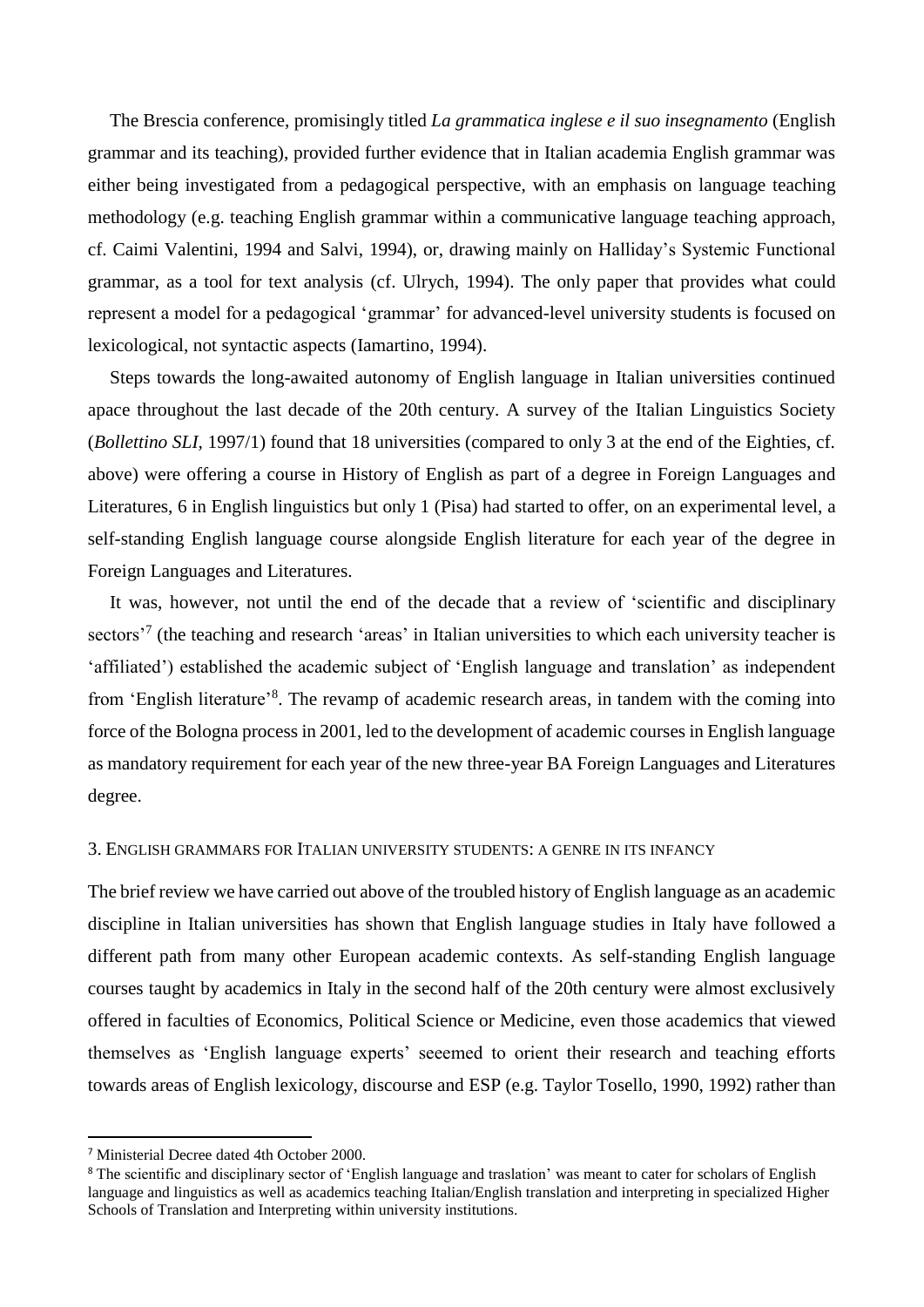English grammar. It was not until the end of the century, when the 'English language and translation' sector was officially recognised and mandatorily included in all curricula of Foreign Languages and Literatures degrees, that English grammars addressed specifically to university students started to surface – albeit in a limited number compared to other European contexts and to underwhelming commercial success<sup>9</sup>. Table 2 below lists grammar books for Italian university students of English written by academics working in Italian universities between 1999 and  $2011^{10}$ .

| <b>Title</b>                                                              | Author(s)       | Year<br>0ľ<br><b>Publication</b> |
|---------------------------------------------------------------------------|-----------------|----------------------------------|
| Elementi di Grammatica Enunciativa della Lingua Inglese                   | G. Gagliardelli | 1999                             |
| Strumenti di Analisi per la Lingua Inglese                                | G. Giusti       | 2003                             |
| Functional Grammar. An Introduction for the EFL student                   | M. Freddi       | 2004                             |
| <b>Exploring Functional Grammar</b>                                       | M. Lipson       | 2006                             |
| Linking Wor(1)ds. Contrastive Analysis and Translation                    | S. Laviosa      | 2005                             |
| English Verbs. A Practical Grammar.<br>Exploring the English Noun Phrase. | J. Falinski     | 2008/2011                        |

Table 2. English grammars for Italian university students (1999-2011)

**.** 

I will make a brief remark about the authors and the linguistic frameworks adopted in the books. All except for Giuliana Giusti (who is a professor of Linguistics) are or were professors or researchers of the newly created sector of English language and translation. Most of the titles hint at specific linguistic frameworks featured in the books – Utterer-centred Grammar (Gagliardelli, 1999), Systemic Functional Grammar (Freddi, 2004; Lipson, 2006), Contrastive Analysis and Translation Studies (Laviosa, 2005). Giusti's grammar is based on the Generative Grammar framework while Falinski's books seem to draw upon the English descriptive grammar tradition (e.g. Quirk et al., 1985).

On the basis of the corpus of university grammar books listed in Table 2, the rest of the article will attempt to establish the extent to which this 'new' genre has actually addressed the needs of wouldbe English language professionals, in the same way that the rich crop of European university grammars of English have done for nearly a century. I shall hence seek to answer the following two

<sup>9</sup> British-produced reference grammars (e.g. Quirk and Greenbaum, 1973; Greenbaum and Quirk, 1991) were sometimes used in the newly estabished 'academic' English courses (Prat Zagrebelsky, personal communication).

<sup>10</sup> An extra grammar book for Italian students, *Grammatica Ipertestuale della Lingua Inglese* (Porcelli, 2002), has not been included in the present corpus as it reproduces – in 'hypertextual form' – the contents of a much earlier work (Porcelli and Sala, 1980) which identifies itself as a language teaching textbook (*Manuale della Lingua inglese*) rather than a grammar book.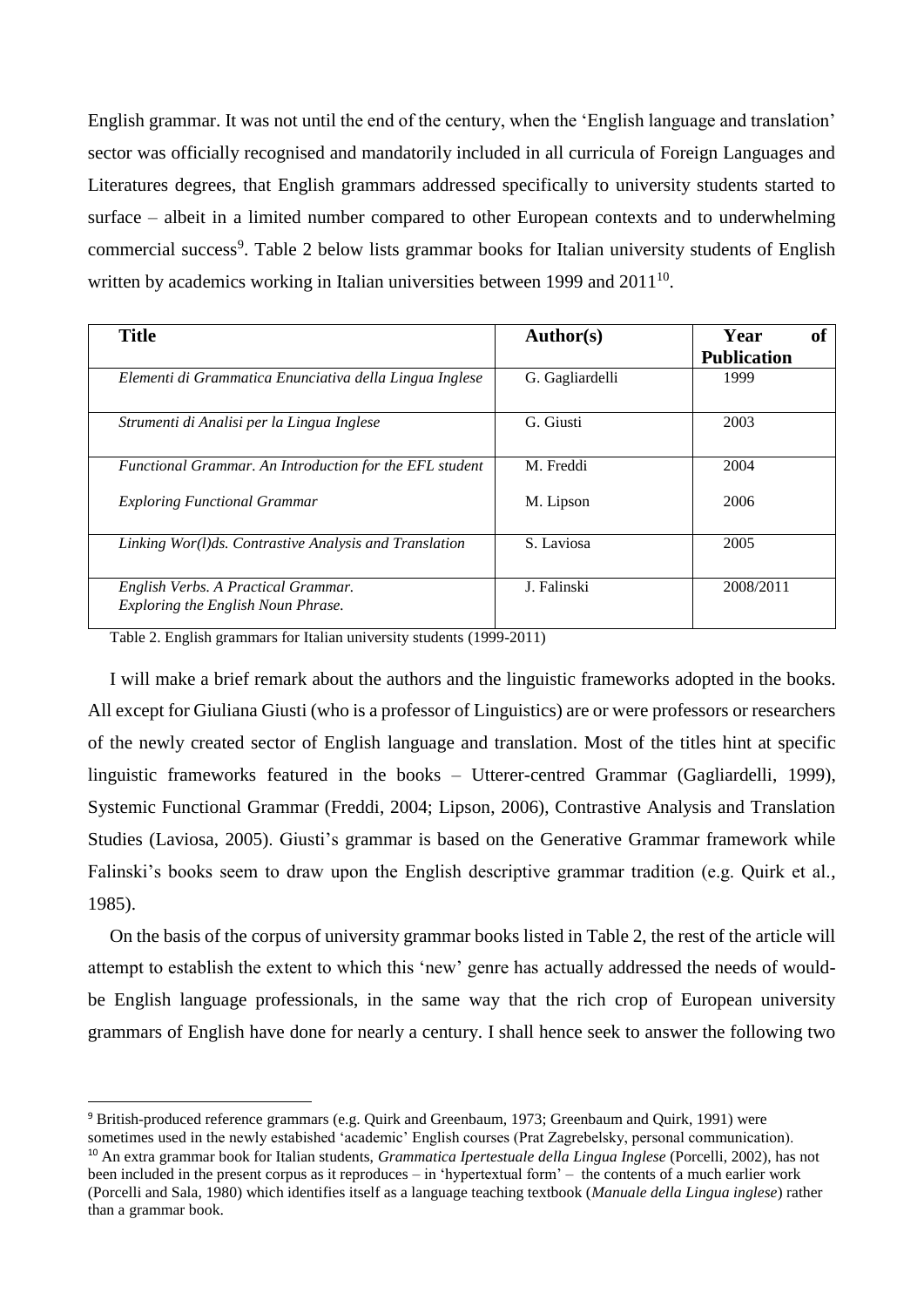main questions by scrutinizing the paratexts (contents pages, introductions, back covers etc.) of each book in the corpus:

1. Given the novelty of English language as an academic subject in Italy at the beginning of the 20th century, its epistemological status needed to be somehow established. To what extent and by what means is this done in the books in the corpus? What kind of role is meant to be played by the 'English grammar book' in the restyled curriculum of the Foreign Languages and Literatures degree? How is 'grammar' as an academic subject construed?

2. To what extent do the authors view themselves as 'pedagogical' writers who aim their grammars at an audience of professional users of the language who are nonetheless also *language learners*? How are the needs of this specific group of addressees catered for? To what extent is the addressees' L1 (Italian) said to be taken account of in the way the selection of contents and their presentation was carried out?

### *3.1. English grammar study as preparation for metalinguistic analysis*

As seen above, a European-wide university reform kickstarted a number of changes in Italian academia at the turn of the last century, including the long-awaited establishment of English language as a self-standing teaching and research area. Even so, very few explicit references to the role of English language studies in the new curricula of Foreign Languages and Literatures degrees are found in the corpus of university grammar books published in Italy after 1999. The most vocal author is Lipson. In an article illustrating the curricular 'experiment' carried out at the University of Bologna which led to the publication of her grammar book, Lipson describes the challenges of creating a pedagogical syllabus for the newly established courses held by 'academics' and meant to run alongside *lettorati*, "the many hours of traditional EFL practice with mother-tongue speakers", aiming at "the development of the four language abilities by levels, as set out by the Council of Europe" (Lipson, 2002: 371). This dual focus for English language courses is also hinted at in the following quotation from Falinski's (2008: 19) book introduction, which discusses the role of English grammar study:

the study of grammar is a moment of reflection, putting it all together, not only using the language but putting it into focus, seeing how it works, thinking about it.

What are the aims of this new 'academic' strand in Foreign Languages and Literatures degrees, according to the authors of Italian university grammar books of English? An English grammar course is viewed as a way to have students turn their implicit knowledge of the language into explicit (e.g. Giusti, 2003; Falinski, 2008). However, across the corpus there are also several attempts to justify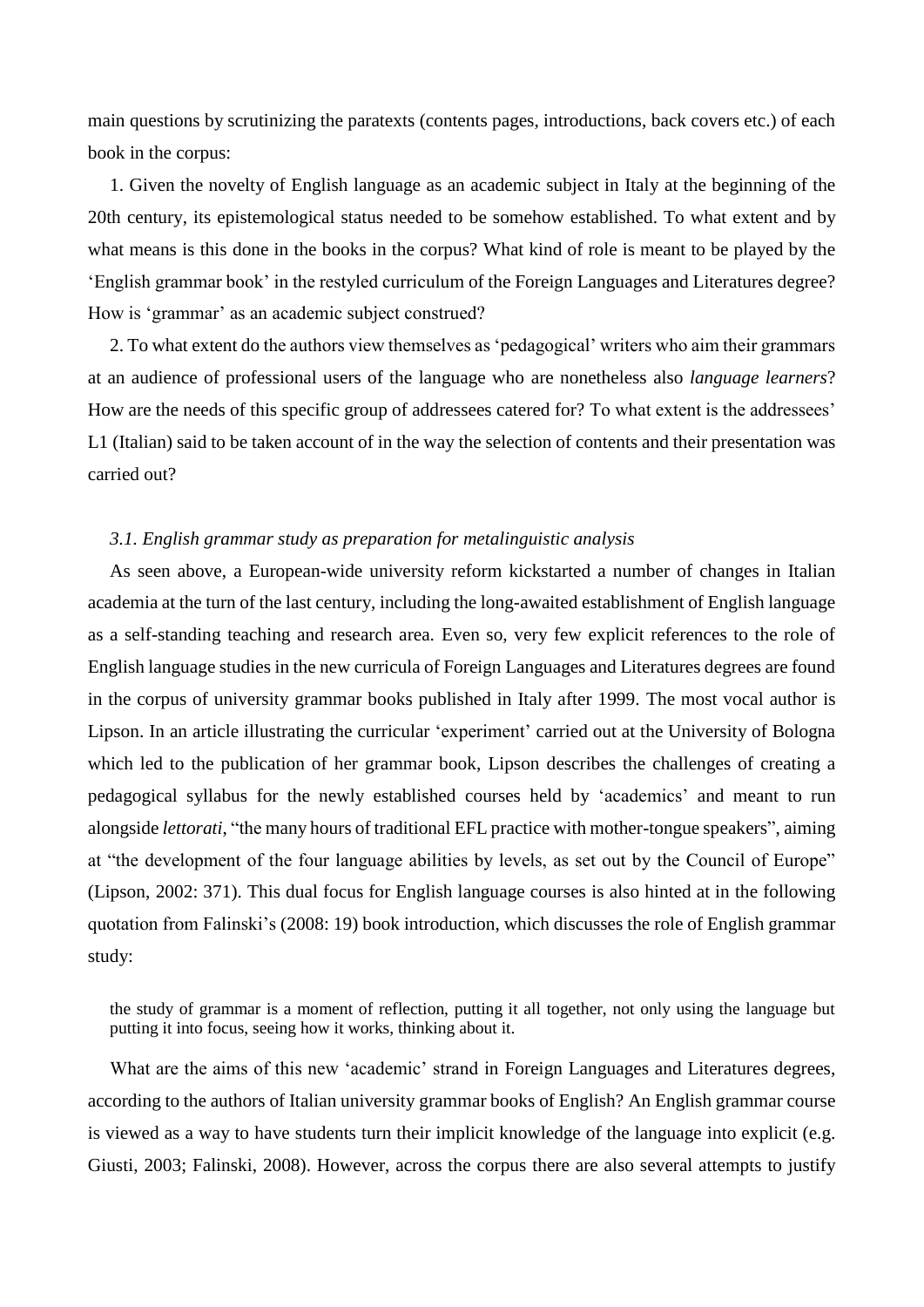the academic study of English grammar not as worthwhile in itself but as a route to developing general metalinguistic skills. Giusti (2003: xi), for example, points out that her book

fornisce […] una metodologia di analisi di fenomeni linguistici che non riguardano comunque solo l'inglese, ma in generale riguardano la facoltà umana del linguaggio, e dunque tutte le lingue<sup>11</sup>.

Gagliardelli (1999: 19) also remarks that he is aiming at fostering readers' acquisition of overall language awareness through the combined study of the grammar of English and their L1:

the ultimate aim of the study of a foreign language ought to enable one not only to master it, but also to lead one – through a more profound understanding of one's native language – to approach the comprehension of language.

Likewise, Lipson (2006) mentions the development of higher level language awareness skills as the primary aim of her book, and the adoption of the Hallidayan linguistic framework is said to enable students to appreciate how grammar study can be applied to language analysis in contexts connected to their future professional lives (which are thought to be ESP-related rather than restricted to the more traditional outlet, language teaching). The type of language awareness envisaged in the book is meant to provide students with "explicit critical pedagogy that would make the workings of language as visible, and as attainable as possible" and "empower them through an increasing awareness of the functions of the English language in a variety of more, but also less, dominant sociocultural contexts" (Miller, 2006: 8). On the whole, developing explicit knowledge and metalinguistic skills is represented as requiring intellectual effort (as Gagliardelli, 1999: 51 puts it, it comes with "un certo prezzo intellettuale<sup>12</sup>" to pay) and, more importantly, the learning of new metalinguistic terminology (e.g. Laviosa, 2005: 1, "Contrastive analysis and the study of translation require the use of specific terminology") stemming from the linguistic frameworks adopted in each book.

In putting forward a new theory-inspired approach to grammar study, Italian university grammars of English often refer to mainstream grammatical 'theory' in order to distance themselves from it. Mainstream grammar is, depending on the framework espoused by each book, portrayed as 'prescriptive' (Giusti, 2003), 'descriptive' (but hardly explanatory) (Gagliardelli, 1999), and 'formalistic', as shown in the following quotation which opposes 'traditional' to 'functional' approaches to grammar:

Traditional grammar describes the grammar of standard English by comparing it with Latin. As such it is prescriptive. […] It teaches parts of speech and correct usage and focuses on rules for producing correct sentences. Formal grammar describes language as a set of rules which allow or disallow certain sentence

<sup>&</sup>lt;sup>11</sup> Provides a methodology of analysis of language phenomena which do not only concern English, but more generally the language faculty, hence all languages.

<sup>12</sup> A certain intellectual price.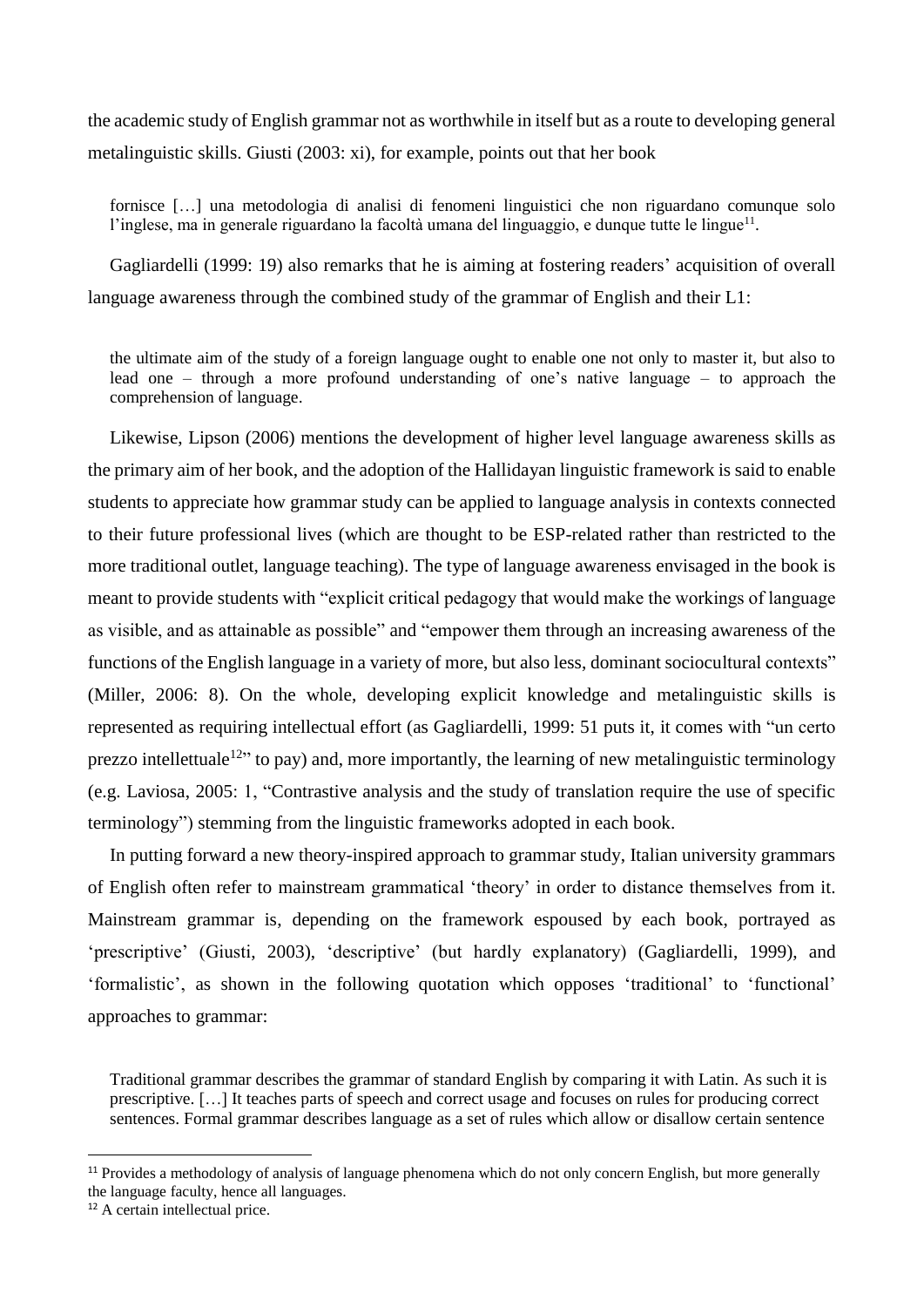structures. In contrast, Functional Grammar is concerned with how structures construct meaning and describes language in actual use and focuses on texts and their context. (Lipson, 2002: 19)

It is its supposed concern with imposing a linguistic 'norm' that is thought to render mainstream grammar unsuitable for the modern study of English grammar. Hence, Giusti (2003: xii) opposes her Generative Grammar-inspired aim of making the ideal native speaker's unconscious knowledge explicit to prescriptive grammar's injunctions aiming at altering "quella competenza acquisita in modo inconsapevole<sup>13</sup>". Gagliardelli (1999: 9-10), on the other hand, pinpoints the lack of 'justifiability' and flexibility as the main problem with mainstream grammar norms ("norma linguistica come una sorta di tracciato obbligato che inibisce o riduce i gradi di libertà dell'enunciatore $14$ ").

### *3.2 'We're not pedagogical grammar writers'*

Aiming their output at an audience of non-native English speakers, albeit would-be language professionals, the authors of Italian university grammar books of English may be expected to view their books as inherently 'pedagogical' resources, following in the footsteps of Zandvoort's trailblazing grammar, as has also been done by many recent European instantiations of the genre (e.g. Declerck, 1991; Depraetere and Langford, 2011). This is not what emerges from the analysis of the paratexts of most of the books in the corpus. "E dunque non è una grammatica pedagogica della lingua inglese a uso di studenti italiani<sup>15</sup>", states Giusti (2003: xi) at the very beginning of her book's introduction. "Questa non è una grammatica pedagogica, se non nella misura in cui può aiutare lo studente dell'inglese a scoprire le regolarità profonde di questa lingua<sup>16</sup>", points out Gagliardelli (1999: 10). How do the authors of Italian university grammar books of English actually conceive of the notion of 'pedagogical grammar'? To back up her claim that her book is not a "pedagogical grammar book", Giusti (2003: xi) argues that it doesn't feature "regole grammaticali normative", o "liste più o meno esaustive di classi di parole da memorizzare" o "attività di esercitazione e verifica" o "una trattazione esaustiva della grammatica di questa lingua<sup>17</sup>". Giusti's portrayal of pedagogical grammar books seems more fitting of old grammar translation textbooks, which represented the main or only teaching resource for language instruction at university level in Italy for many years. Despite not mentioning the term 'pedagogical grammar', Falinski (2008: 19), in the most recent book in the corpus, posits a distinction between a "theoretical/descriptive" approach to grammar and a "practical

<sup>&</sup>lt;sup>13</sup> That competence acquired unconciously.

<sup>&</sup>lt;sup>14</sup> Linguistic norm as a sort of prescribed route which inhibits or reduces the degree of freedom of the utterer.

<sup>&</sup>lt;sup>15</sup> Hence this is not an English pedagogical grammar for Italian students.

<sup>&</sup>lt;sup>16</sup> This is not a pedagogical grammar except to the extent it may help students of English to discover the deepest regularities of this language.

<sup>&</sup>lt;sup>17</sup> Normative grammar rules, more or less exhaustive lists of classes of words to memorize, practice and assessment tasks, an exhaustive presentation of the grammar of this language.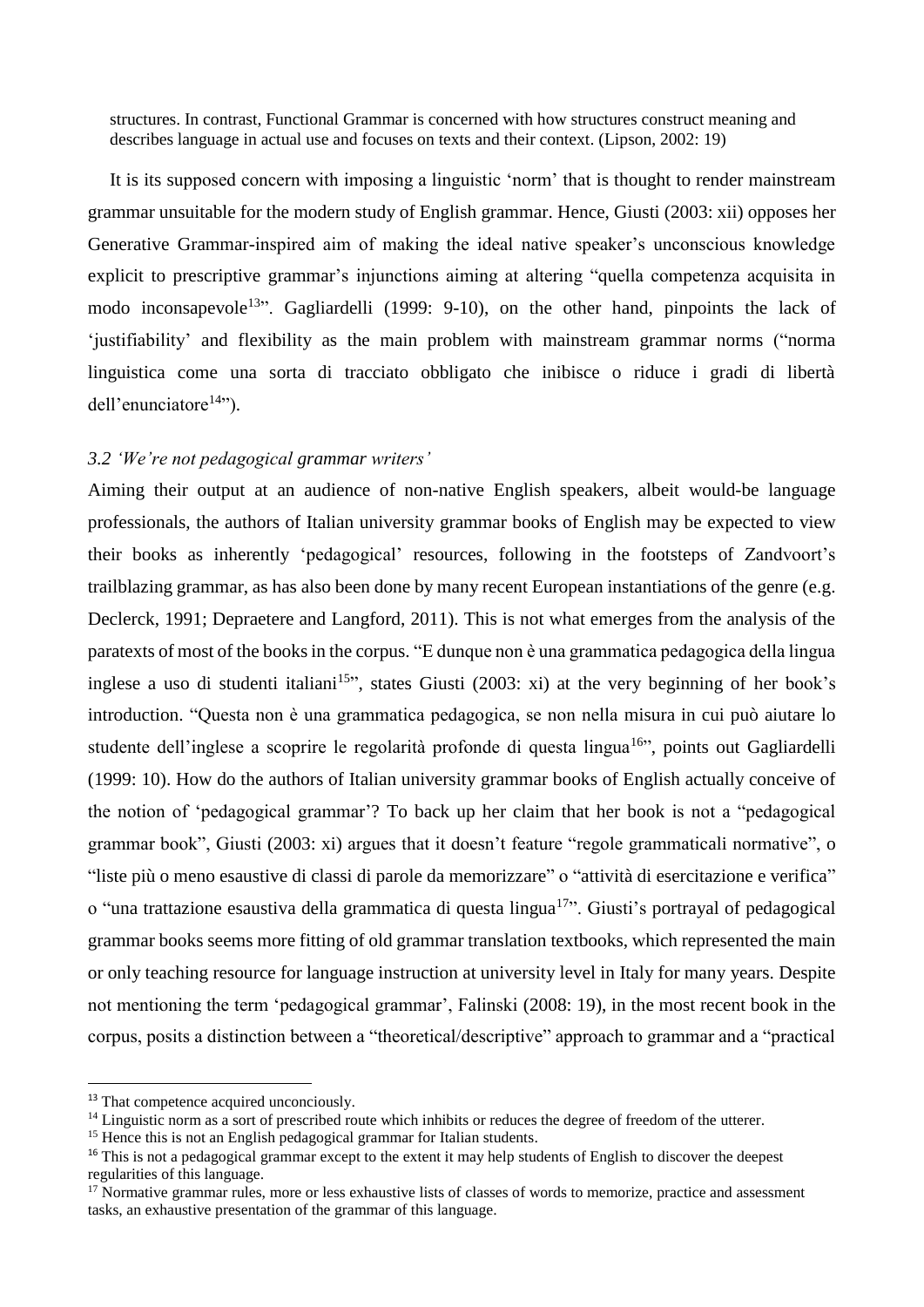one" and claims that the two are combined in his grammar book. The 'practical' – perhaps more aptly named 'pedagogical' – approach Falinski hints at appears to boil down to devising a set of exercises to accompany a traditional presentation of grammar descriptions and examples.

The authors of Italian university grammars of English couch explicit references to pedagogical grammar in disparaging terms or forgo them altogether. Nonetheless, they claim to tap their longstanding teaching experience (e.g. Falinski, 2008: 19, "It is a way of approaching English verbs that has been found to be effective over many years of teaching") and knowledge of their prospective readers' language learning background to better cater for the needs of their addressees. In particular, Giusti (2003: 274) states that her selection of Generative Grammar research findings was driven by Italian students' language learning needs:

Il proposito di questo lavoro è presentare in modo accessibile ai non specialisti alcuni aspetti di quella ricerca che sono più correlati con l'apprendimento di una lingua straniera (l'inglese) da parte di apprendenti italiani<sup>18</sup>.

By contrast, Lipson's (2006: back cover) language-learner oriented approach is said to have been implemented in the way theoretical descriptions have been couched – using a simple language which tries to reflect "i livelli di competenza dell'inglese di studenti non madrelingua<sup>19</sup>". Laviosa (2005: 1) considers learners' needs as projected in a specific (translation-oriented) professional future and states that "translation tasks" were designed in such a way as to enable learners to "apply some of the translation procedures commonly used by professional translators to solve problems of nonequivalence at the level of lexis or syntax".

As a way of responding to the needs of their addressees, all the Italian university grammar books in the corpus (barring Freddi's and Lipson's books) claim to take a 'comparative' approach (between English and the addressees' L1, Italian). According to what is stated in the paratexts, this is implemented in a more or less overt fashion and only at the level of content selection or both at the level of content selection and of actual grammaticographical description. At one end of the cline lies Falinski's grammar. The author states that his book is "Italian-language specific" in that "grammars that target all languages rarely cover the grammar of any one in particular". However, the Italianlanguage bias is hardly visible in the actual descriptions, but has led the author to lay more emphasis in "choice of topics, explanations, examples and exercises" "on areas of the verb that give Italian students most trouble" (Falinski, 2008: 20). At the other end of the cline, Gagliardelli (1999) even devotes parts of his book to the detailed presentation of aspects of the Italian grammatical system.

<sup>&</sup>lt;sup>18</sup> The aim of this work is to present in an accessible way to non-specialists some aspects of that research which are more relevant to the learning of a foreign language (English) by Italian learners.

<sup>&</sup>lt;sup>19</sup> The levels of English proficiency of non-native students.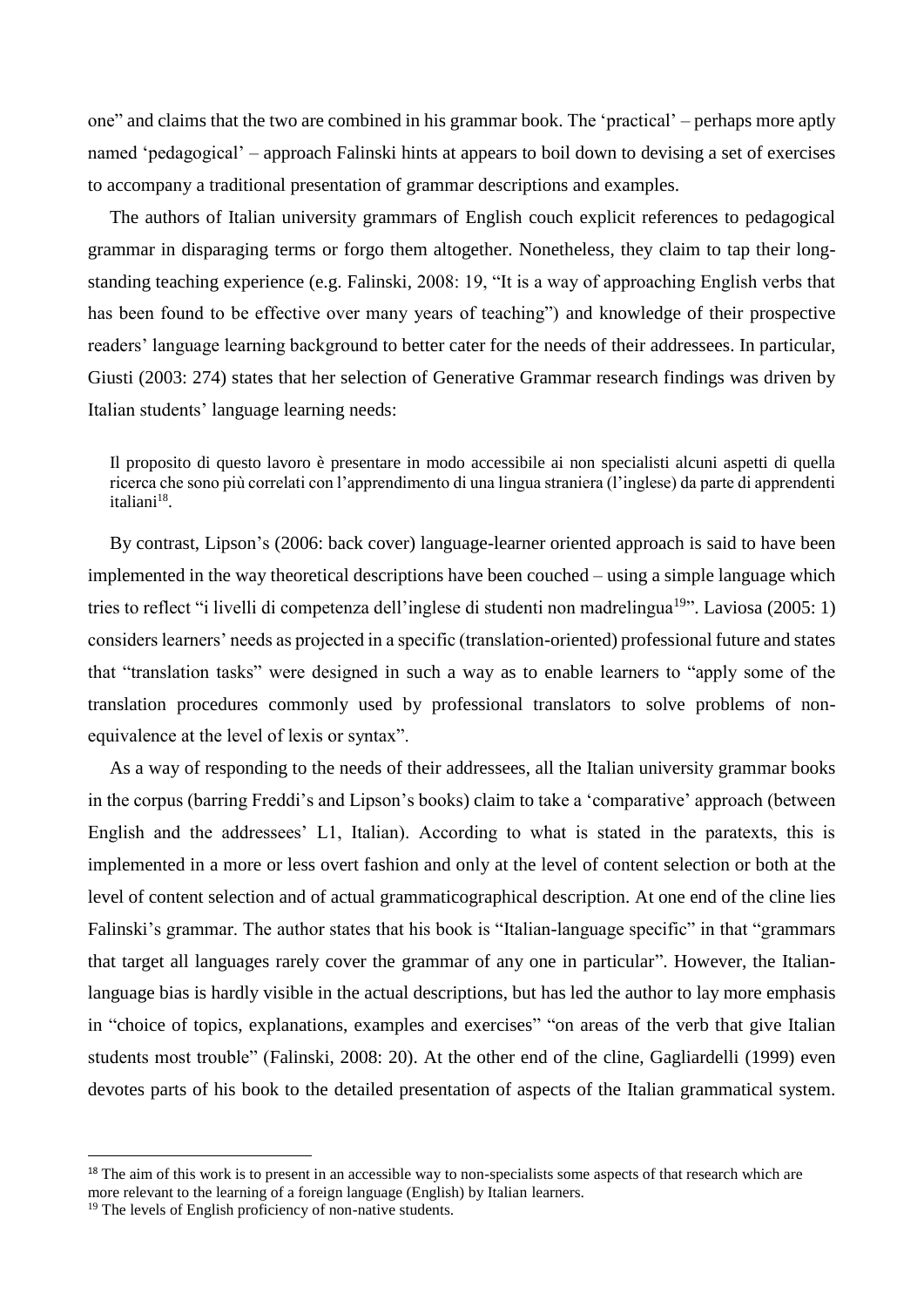For example, chapter 7 "Il sistema dei tempi dell'inglese<sup>20</sup>" is preceded by a chapter devoted to "Il sistema dei tempi dell'italiano<sup>21</sup>". Laviosa's book, as might be expected from a textbook that views grammar from the perspective of Contrastive Analysis and Translation Studies, highlights 'contrastive' aspects of English and Italian, featuring in each chapter "a discussion of the translation problems that may arise when there are differences across English and Italian at various levels of contrastive analysis" (Laviosa, 2005: 1). Finally, following from its Generative Grammar orientation, Giusti's grammar book claims to implement a comparative approach which "valorizza le proprietà comuni alle lingue, *evitando di enfatizzarne le differenze*, e costruendo *consapevolmente* la conoscenza di una lingua straniera sulla conoscenza della lingua madre dell'apprendente<sup>22</sup>" (Giusti, 2003: xi). Highlighting what languages have in common, rather than where their superficial differences lie, is thought to be instrumental to developing general language awareness and is said to "facilitare la riflessione, la memorizzazione, l'automatizzazione, dunque l'apprendimento di una o più lingue straniere spesso studiate in contemporanea sia a scuola sia a livello universitario<sup>23</sup>" (Giusti, 2003: xi-xii).

### 4. PEDAGOGICAL UNIVERSITY GRAMMARS OR PEDAGOGICAL PRESENTATIONS OF LINGUISTIC THEORIES?

Italian university grammars of English surfaced at the end of the 20th century in an academic context that differed a great deal from the European contexts which throughout the century had been nurturing the rich tradition of the university grammaticography of English. Up until the implementation of the Bologna process the teaching of the English language in Italian university courses for would-be language professionals had almost exclusively been carried out by language instructors and boiled down to 'practical' language classes, not dissimilar from the teaching students received in secondary schools. With the requirement that each year of the degree in Foreign Languages and Literatures offer an 'academic' English language course alongside *lettorati* (practical language courses) came the need to develop a 'dual' syllabus and to search for suitable teaching materials. In the period immediately following the university reform (1999-2011), a limited number of Italian university grammars of English were produced. These books have been scrutinized in order to identify to what extent the status of the newly established 'academic' English course, as well as the home-grown English grammar book, within the revamped Foreign Languages and Literatures curricula is discussed, and

1

<sup>20</sup> The English tense system.

<sup>21</sup> The Italian tense system.

 $^{22}$  Values common properties among languages, avoding emphasizing differences and consciously building the knowledge of a foreign language from the learner's knowledge of their native language.

<sup>&</sup>lt;sup>23</sup> Foster reflection, memorization, automatization and hence the learning of one or more foreign languages often studied at the same time either at school or at university.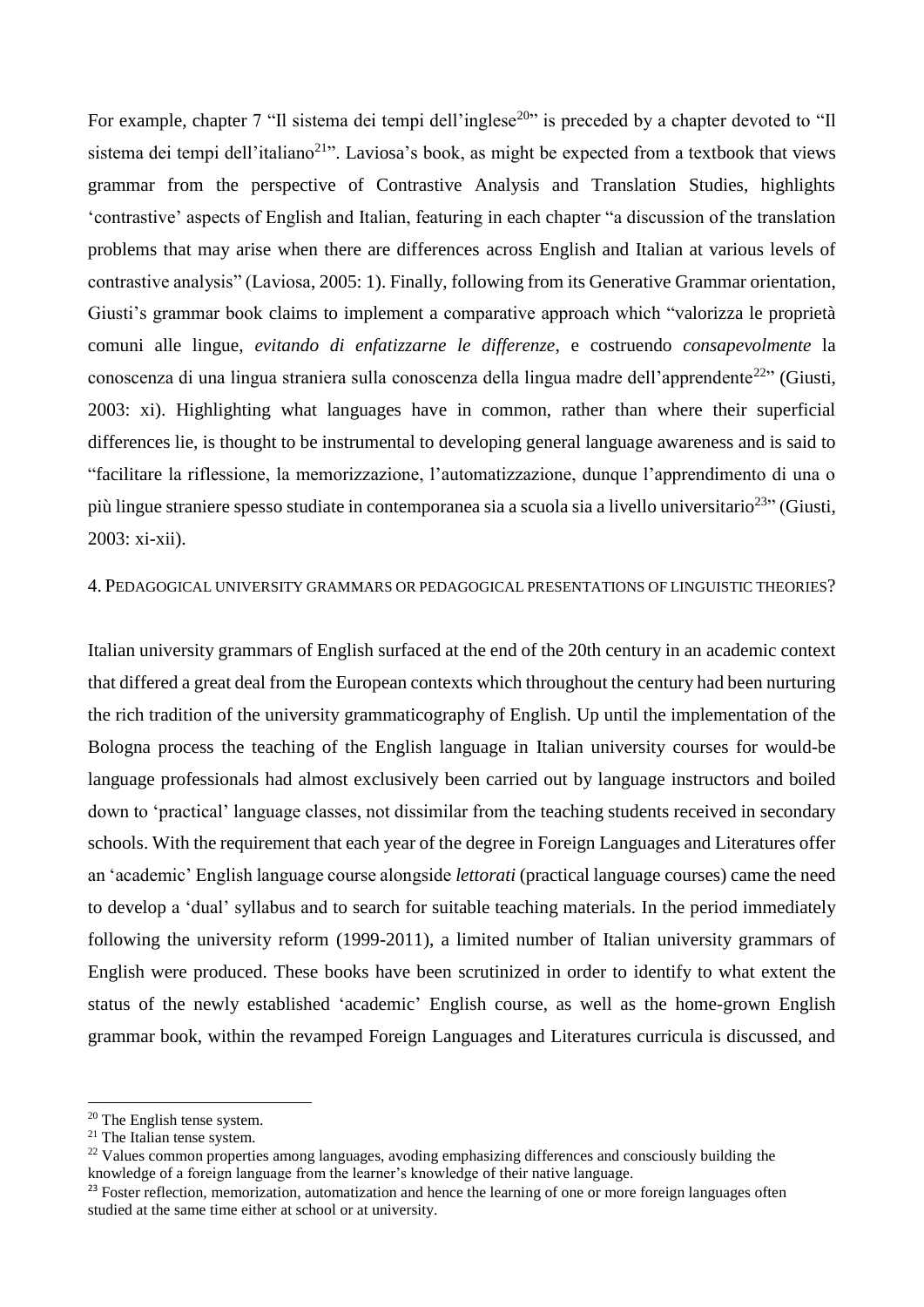whether authors view themselves as 'pedagogical' writers aiming at an audience of advanced-level university students of English.

Contrary to what might have been expected, the analysis has pinpointed few explicit references across the corpus to the changes in English language curricula that occurred in the Italian academic context and the newly emerging need to establish a role for a more theoretical, linguistics-inspired approach to teaching English in Italian universities. On the other hand, references are often made (to mark a distance from them) to grammaticological theories and teaching approaches (prescriptivism, formalism, descriptive 'rules of thumb') which have played a role in teaching English as a native language or in secondary school teaching of English as a Foreign Language. Despite acknowledging that, differently from traditional *lettorati*, an 'academic' study of English must be aimed at the development of a conscious, explicit knowledge of the language, many of the Italian university grammar books published between 1999 and 2011 appear to view English grammar study not as worthwhile in itself but mainly as a way to acquire general language awareness and metalinguistic skills. This is thought to be facilitated by the adoption – more or less overtly acknowledged – of a specific linguistic framework by each of the books in the corpus.

The authors of Italian university grammars of English seem to run into difficulties when attempting to define the genre of their books. This is often done by stating what they are *not* – and the association with pedagogical grammar is to a greater or lesser extent rejected. The notion of a 'pedagogical grammar book' is construed as being instantiated in grammar translation textbooks or mechanical drill practice books, while no reference is made to the output of European grammarians writing for university students. The specific learning needs of Italian students are, nonetheless, routinely said to be at the forefront of the authors' minds. A learner-friendly orientation is claimed to have been implemented by taking a 'comparative' approach which has led the authors to single out, within the linguistic frameworks adopted in their books, those topics thought to be of greater relevance to Italian students. However, the comparative outlook either stops at the level of content selection, is carried out through a simple juxtaposition of Italian and English grammar topics or highlights superficial differences in the lexicogrammar of the two languages. More generally, learners' needs appear to have been catered for through a 'simplification' of the linguistic frameworks adopted by each book. The following quotation from Lipson (2002: 374), who comments on the process of developing and testing out her Functional grammar book, provides evidence of the way a learner-oriented approach has been implemented by a university grammar book author and the challenges faced in doing so:

While no attempt was made to substitute the FG terminology with less "intimidating" labels to facilitate learning, a few finer distinctions were avoided, e.g. Token and Value. […] Unfortunately, despite relentless attempts to emphasize the relationship between lexicogrammar and meaning, there was a tendency for students new to the framework to get caught up in the memorization of terminology.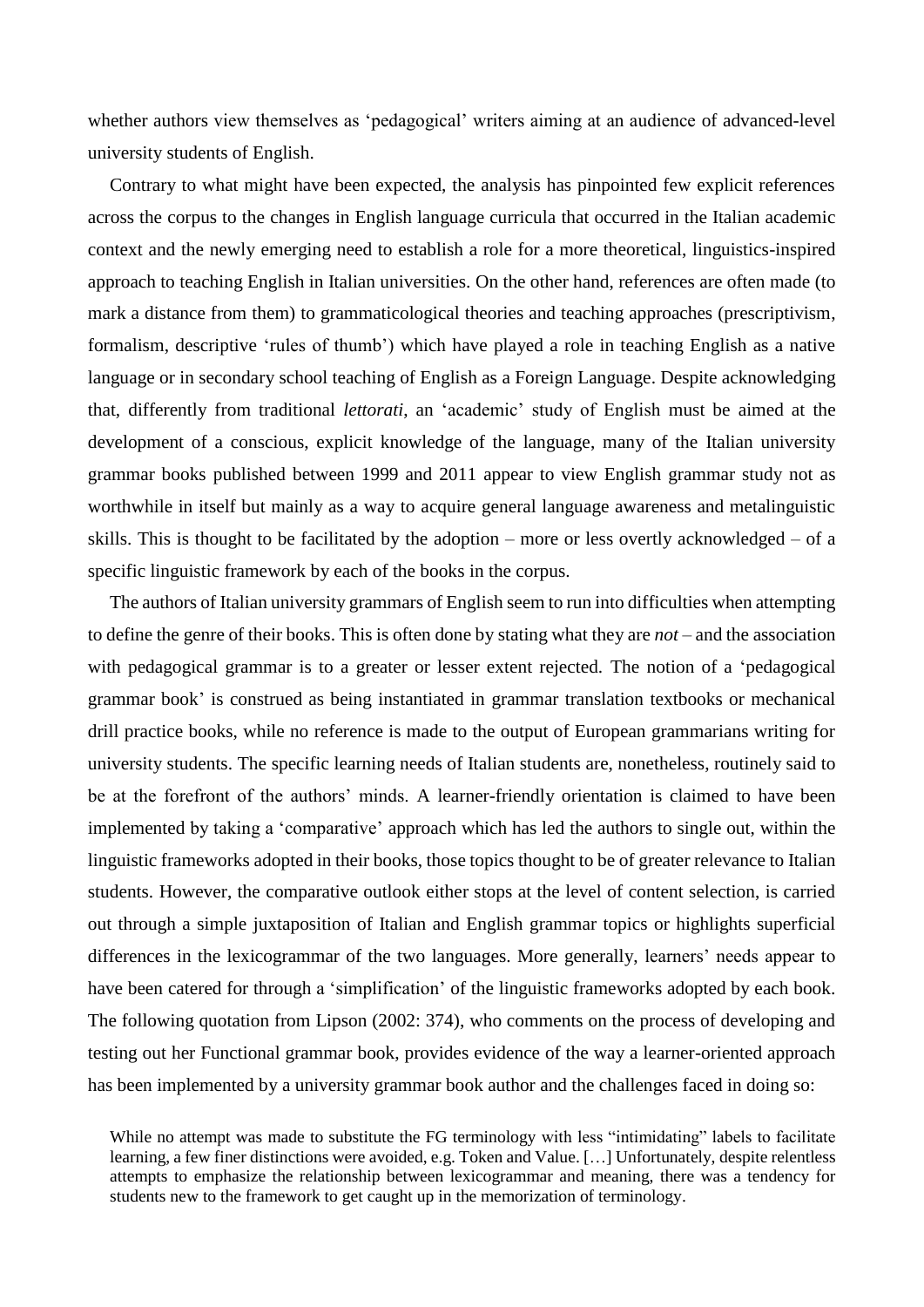On the whole, Italian university grammars of English appear to be more akin to pedagogical presentations of linguistic theories – e.g. generative, functional, utterer-centred linguistic frameworks watered down to better cater for learners' needs. Unlike Zandvoort's grammar and many other later representatives of the genre of European university grammars of English, their ultimate aim is to have students acquire a specific linguistic theory as a way to hone their language awareness and language analysis skills. More recent instantiations of the genre of Italian university grammars of English do appear to be less wary of adopting a more 'practical' approach – although this often boils down to featuring exercises and tasks to accompany descriptions and examples rather than providing a linguistics-inspired but pedagogically sound presentation of English grammar.

The fact that none of books in the corpus of Italian university grammars of English has achieved commercial success or has been adopted outside the university where it was originally developed, is probably evidence of a mismatch with the needs of English language professionals in Italy. What is sorely needed in the Italian academic context is a fully-fledged theoretically-grounded *pedagogical* grammar of English for Italian university students.

#### **REFERENCES**

Aarts, F. (1986), "English grammars and the Dutch contribution 1891-1985", in: G. Leitner (ed.), *The English reference grammar*. *Language and linguistics, writers and readers*, Tübingen, Max Niemeyer, pp. 363-386. Aarts, J., De Mönnink, I. and Wekker, H. (eds.) (1997), *Studies in English language and teaching: in honour of Flor Aarts*, Amsterdam, Rodopi.

*Bollettino SLI (Società di Linguistica Italiana*), 1997(1).

Bunt, G. H. V, Kooper, E. S., Mackenzie, J. L. and Wilkinson, D.R.M. (eds.) (1987), *One hundred years of English studies in Dutch universities*, Amsterdam, Rodopi.

Caimi Valentini, A. (1994), "Grammatica inglese e verifica dell'apprendimento", in: G. Porcelli (ed.), *La grammatica inglese e il suo insegnamento*, Brescia, La Scuola, pp. 103-126.

Charnitzky, D. (1996), *Fascismo e scuola. La politica scolastica del regime (1922-1943)*, Firenze, La Nuova Italia.

Crystal, D. (2017), *Making sense: The glamourous story of English grammar*, London, Profile Books.

Deckerck, R. (1991), *A comprehensive descriptive grammar of English*, Tokyo, Kaitakusha.

Depraetere, I. and Langford, C. (2012), *Advanced English grammar. A linguistic approach,* London, Bloomsbury.

Dodd, W. N. (1982), "Risultati dell'inchiesta AIA sull'insegnamento della lingua inglese in alcune sedi campione dell'Università italiana", in: E. Siciliani, R. Barone and G. Aston (eds.), *La Lingua inglese nell'università. Linee di ricerca, esperienze, proposte*, Bari, Adriatica Editrice, pp. 155-174.

Engler, B. (2000), "Writing the European history of English studies", in: B. Engler and R. Haas (eds.), *European English studies: Contributions towards the history of a discipline*, Leicester, The English Association, pp. 1-12.

Engler, B. and Haas, R. (2000), *European English studies: Contributions towards the history of a discipline*, Leicester, The English Association.

Falinski, J. (2008), *English verbs. A practical grammar*, Padova, CLUEP.

Falinski, J. (2011), *Exploring the English noun phrase*, Padova, CLUEP.

Freddi, M. (2004), *Functional grammar. An introduction for the EFL student*, Bologna, Ceslic.

Gagliardelli, G. (1999), *Elementi di grammatica enunciativa della lingua inglese*, Bologna, CLUEB.

Giusti, G. (2003), *Strumenti di analisi per la lingua inglese*, Torino, UTET.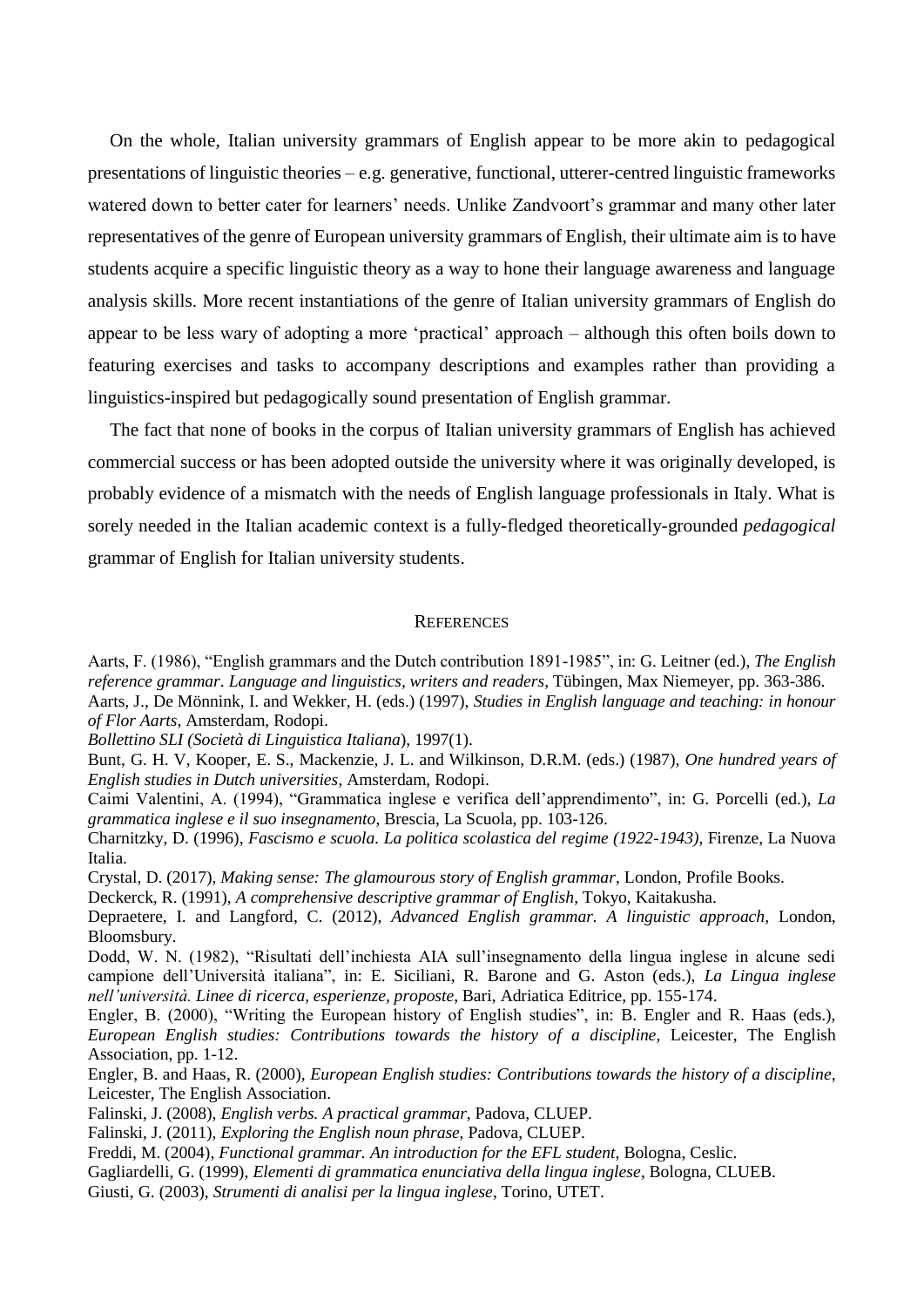Greenbaum, S. and Quirk, R. (1991), *A student's grammar of the English language*, London, Longman.

Haas, R. (2000), "European survey: parameters and patterns of development", in: B. Engler and R. Haas (eds.) (2008)*, European English studies: Contributions towards the history of a discipline. Volume 2*. Leicester: The English Association, pp. 349-371.

Haas, R. and Engler, B. (eds.) (2008*), European English studies: Contributions towards the history of a discipline. Volume 2*. Leicester: The English Association.

Iamartino, G. (1994), "La grammatica del lessico inglese: prospettive di analisi", in: G. Porcelli (ed.), *La grammatica inglese e il suo Insegnamento*, Brescia, La Scuola, pp. 49-86.

Kruisinga, E. (1904-1926), *A handbook of present-day English. 3 Volumes*, Groningen, Noordhoff.

Laviosa, S. (2005), *Linking wor(l)ds: Contrastive analysis and translation*, Napoli, Liguori.

Linn, A. (2006), "English grammar writing", in: B. Aarts and A. McMahon (eds.), *The handbook of English linguistics*, Oxford, Blackwell, pp. 72-92.

Lipson, M. (2002), "Pedagogical applications of Hallidayan Functional Grammar in university EFL courses", *Textus* 15(2), pp. 369-388.

Lipson, M. (2006), *Exploring Functional Grammar*, Bologna, CLUEB.

Loonen, P. (2000), "Netherlands", in: B. Engler and R. Haas (2000), *European English studies: Contributions towards the history of a discipline*, Leicester, The English Association, pp. 89-102.

Marenco, F. (2000), "Italy", in: B. Engler and R. Haas (2000), *European English studies: Contributions towards the history of a discipline*, Leicester, The English Association, pp. 53-68.

Melchiori, G. (1978), "Relazione del presidente al I congresso nazionale dell'Associazione Italiana di Anglistica", *Annali. Istituto Universitario Orientale. Sezione Germanica. Anglistica*, XX(1-2), p. 7-16.

Miller, D. (2006), "Foreword", In M. Lipson, *Exploring Functional Grammar*, Bologna, CLUEB, pp. 7-9.

Pellandra, C. (2004), *Le radici del nostro mestiere. Storia e storie degli insegnamenti linguistici,* Bologna, CIRSIL.

Porcelli, G and Sala, M. L. (1980), *Manuale di lingua inglese*, Milano, Edizioni Opera Universitaria dell'Università Cattolica.

Porcelli, G. (2002), *Grammatica ipertestuale della lingua inglese*, Milano, ISU Università Cattolica.

Porcelli, G. (ed.) (1994), *La grammatica inglese e il suo insegnamento*, Brescia, La Scuola.

Prat Zagrebelsky, M. T. (1985), *Grammatica e lingua straniera*, Firenze, La Nuova Italia.

Prat Zagrebelsky, M. T. (ed.) (1991a) *The study of English language in Italian universities*, Alessandria, Edizioni dell'Orso.

Prat Zagrebelsky, M. T. (1991b), "Introduction to the volume", in: M. T. Prat Zagrebelsky (ed.), *The study of English language in Italian universities*, Alessandria, Edizioni dell'Orso, pp. XIII-XX.

Prat Zagrebelsky, M. T. (1999c), "Keynote Address. The study of English language in Italian universities: a personal review", in: M. T. Prat Zagrebelsky (ed.), *The study of English language in Italian universities*, Alessandria, Edizioni dell'Orso, pp. 3-28.

Quirk, R. (1958), "Review of *A Handbook of English Grammar* by R. W. Zandvoort", *The Review of English Studies* 9(36), pp. 448-450.

Quirk, R. and Greenbaum, S. (1973), *A university grammar of English*, London, Longman.

Quirk, R., Greenbaum, S., Leech, G. and Svartvik; J. (1972), *A grammar of contemporary English*, London, Longman.

Rizzardi, M. C. (1991), "General English. Study group report", in: M. T. Prat Zagrebelsky, (ed.) (1991a) *The study of English language in Italian universities*, Alessandria, Edizioni dell'Orso, pp. 75-76.

Salvi, R. (1994), "Verso la grammatica del significato", in: G. Porcelli (ed.), *La grammatica inglese e il suo insegnamento*, Brescia, La Scuola, pp. 127-138.

Siciliani, E, Barone, R. and Aston, G. (eds.) (1982), *La lingua inglese nell'università. Linee di ricerca, esperienze, proposte*, Bari, Adriatica Editrice.

Sledd, J. (1958), "Review of *A Handbook of English Grammar* by R. W. Zandvoort", *Language* 34(1), pp. 134-138.

Tagliavini, C. (1940), *Cenni di grammatica comparata delle lingue germaniche con speciale riguardo al tedesco e all'inglese*, Bologna, La Grafolite Editrice.

Taylor Torselllo, C. (1990), *English in discourse. A course for language specialists 1*, Padova, CLEUP Taylor Torsello, C. (1992), *English in discourse. A course for language specialists 2*, Padova, CLEUP.

Ulrych, M. (1994), "Hypotaxis and parataxis, formal and functional features", in: G. Porcelli (ed.), *La grammatica inglese e il suo insegnamento*, Brescia, La Scuola, pp. 31-48.

Zandvoort, R. (1945), *A handbook of English grammar*, Groningen, Wolters.